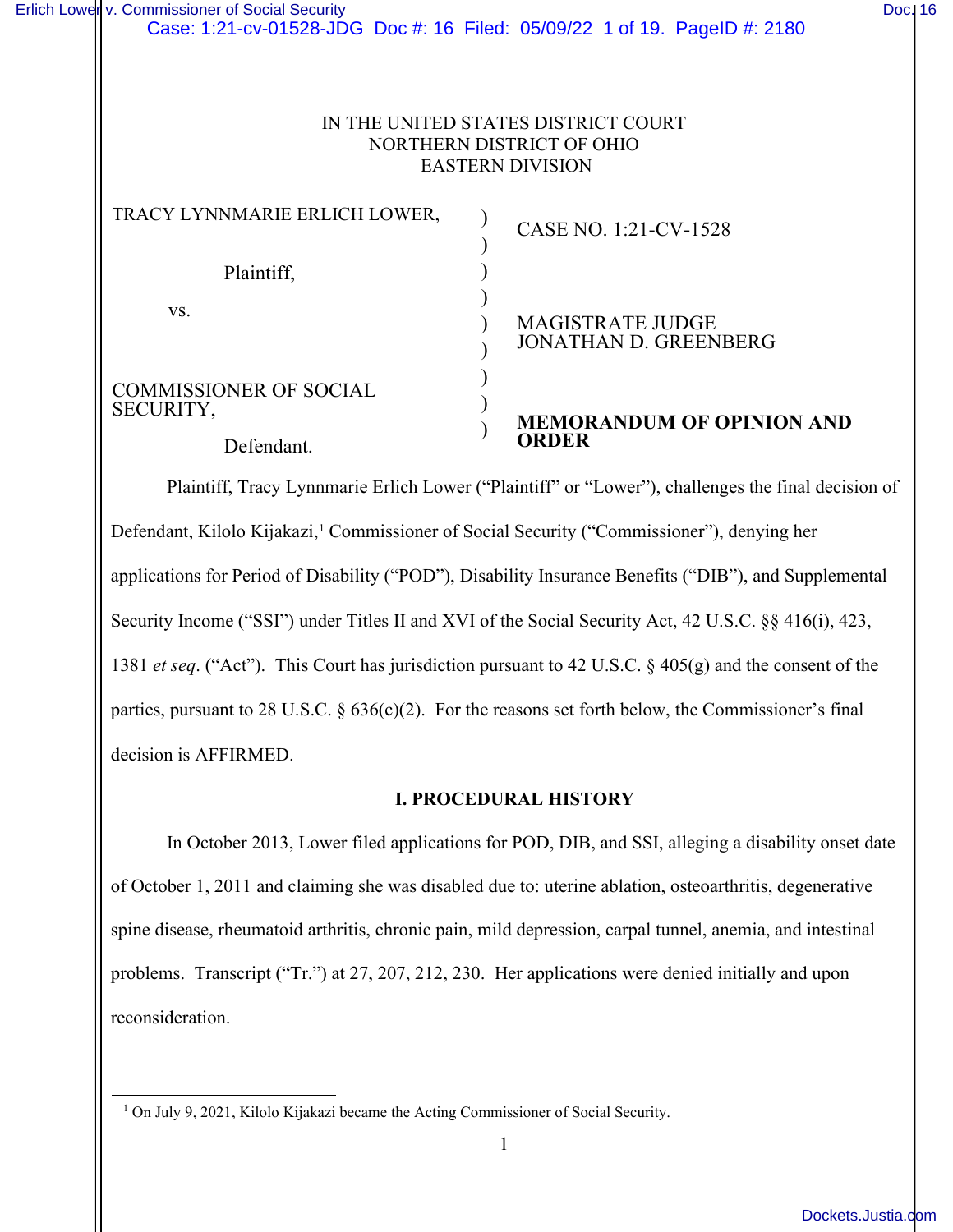Case: 1:21-cv-01528-JDG Doc #: 16 Filed: 05/09/22 2 of 19. PageID #: 2181

Lower has had three rounds of hearings and unfavorable decisions by three different ALJs. Her first hearing was on January 12, 2016 (Tr. 42-62) and an ALJ issued an unfavorable decision on January 29, 2016 (Tr. 27-36). Lower appealed to federal court and the district court reversed. Tr. 990-999.

Lower's next hearing was on May 8, 2019 (Tr. 913-939) and an ALJ issued an unfavorable decision on

July 5, 2019 (Tr. 893-904). Lower appealed to federal court and the district court reversed. Tr. 1455-

1457. Her third hearing was on May 21, 2021 (Tr. 1403-1431) and an ALJ issued an unfavorable decision

on June 2, 2021 (Tr. 1374-1392).

On August 5, 2021, Lower filed her Complaint to challenge the Commissioner's final decision.

Doc. No. 1. The parties have completed briefing in this case. Doc. Nos. 11, 13, 15. Lower asserts the

following assignments of error:

1. The ALJ's determination is unsupported by substantial evidence as the ALJ failed to obtain an updated medical opinion despite the most recent determination being seven years out of date.

2. The ALJ's mental RFC determination is unsupported by substantial evidence as the ALJ failed to incorporate limitations to address the moderate limitations she found on Plaintiff's ability to concentrate, persist, or maintain pace or adapt and manage herself.

Doc. No. 11, p. 2.

# **II. EVIDENCE**

# **A. Personal and Vocational Evidence**

Lower was born in 1969 and was 41 years old on her alleged disability onset date. Tr. 1390. She

has at least a limited education and has past work as a housekeeper and stocker. Tr. 1408-1409, 1426.

# **B. Relevant Medical Evidence[2](#page-1-0)**

**1. Physical impairments***.* In April 2012, Lower denied joint pain. Tr. 312.

<span id="page-1-0"></span><sup>&</sup>lt;sup>2</sup> The Court's recitation of the medical evidence is not intended to be exhaustive and is limited to the evidence cited in the parties' briefs. Lower did not cite evidence in the fact section of her brief, stating, "all relevant medical facts have been incorporated into the arguments below." Doc. No. 11, p. 5. In her argument section, she cited four pages of medical records from the over 2,000-page transcript. The facts recited here are taken from Defendant's brief.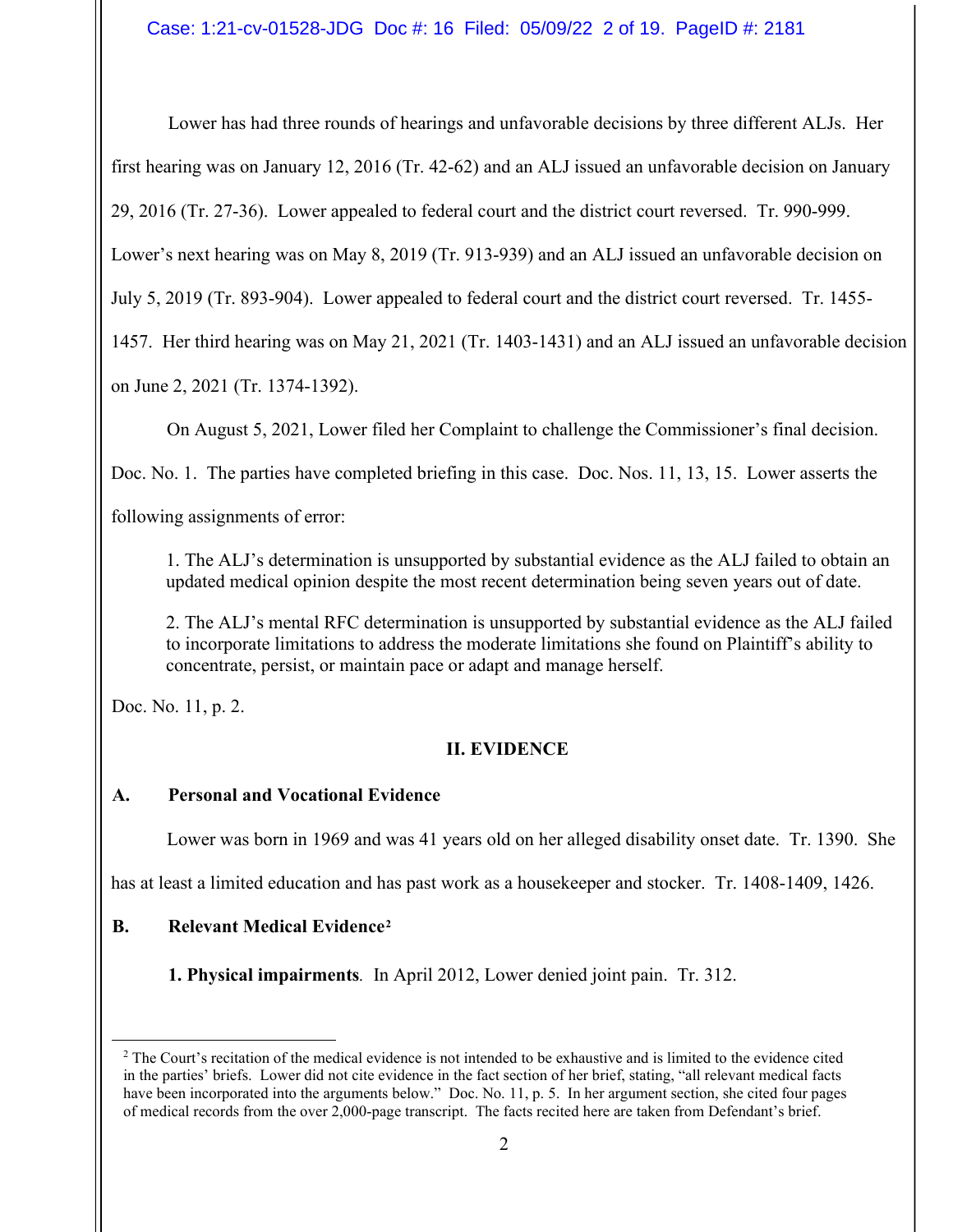In November and December 2012 and January 2013, Lower was well-appearing and in no acute distress. Tr. 370, 387, 407. In February 2013 her physical exam findings were normal. Tr. 555. In October 2013 she was in no acute distress. Tr. 806. In November 2013, she denied joint pain. Tr. 312. In March 2014, she was in no acute distress, had no tremors, and testing was inconsistent with a neurological disorder. Tr. 614. In June 2014 she had normal findings in her extremities and no focal deficits. Tr. 639.

 Lower has a history of carpal tunnel syndrome and bilateral carpal tunnel release surgeries. Tr. 591, 706, 708. In September 2013, she saw Christopher Cannell, M.D., who stated that her right ulnar nerve conduction studies were "completely normal" and that, despite her subjective complaints, there was no evidence of ulnar neuropathy at her wrist, elbow or brachial plexus, or cervical radiculopathy. Tr. 556. In October 2013, she underwent right cubital tunnel decompression with medial epicondylectomy. Tr. 700, 804.

 In November 2013, Robert Gnade, M.D., Lower's primary care provider, completed a functional capacity evaluation consistent with less than sedentary work and incompatible with sustained, full-time work activity, including excessive absences and no significant ability to sit, stand, or walk at one time or total in a workday. Tr. 588-589.

 In January 2014, Lower saw Herbert Grodner, M.D., for a consultative exam. Tr. 591-594. Upon exam, she had a normal gait without an ambulatory device and she could toe and heel walk and partially squat. Tr. 592. She had intact reflexes, alleged decreased sensation in her upper and lower right extremities, no atrophy, 5/5 strength, grossly normal grasp and manipulation, normal joints, reduced lumbar range of motion, lumbar tenderness, tender points consistent with fibromyalgia, and a positive straight leg raise test on the right. Tr. 592-593.

In February 2014, an electromyogram (EMG) study of Lower's upper extremities showed mild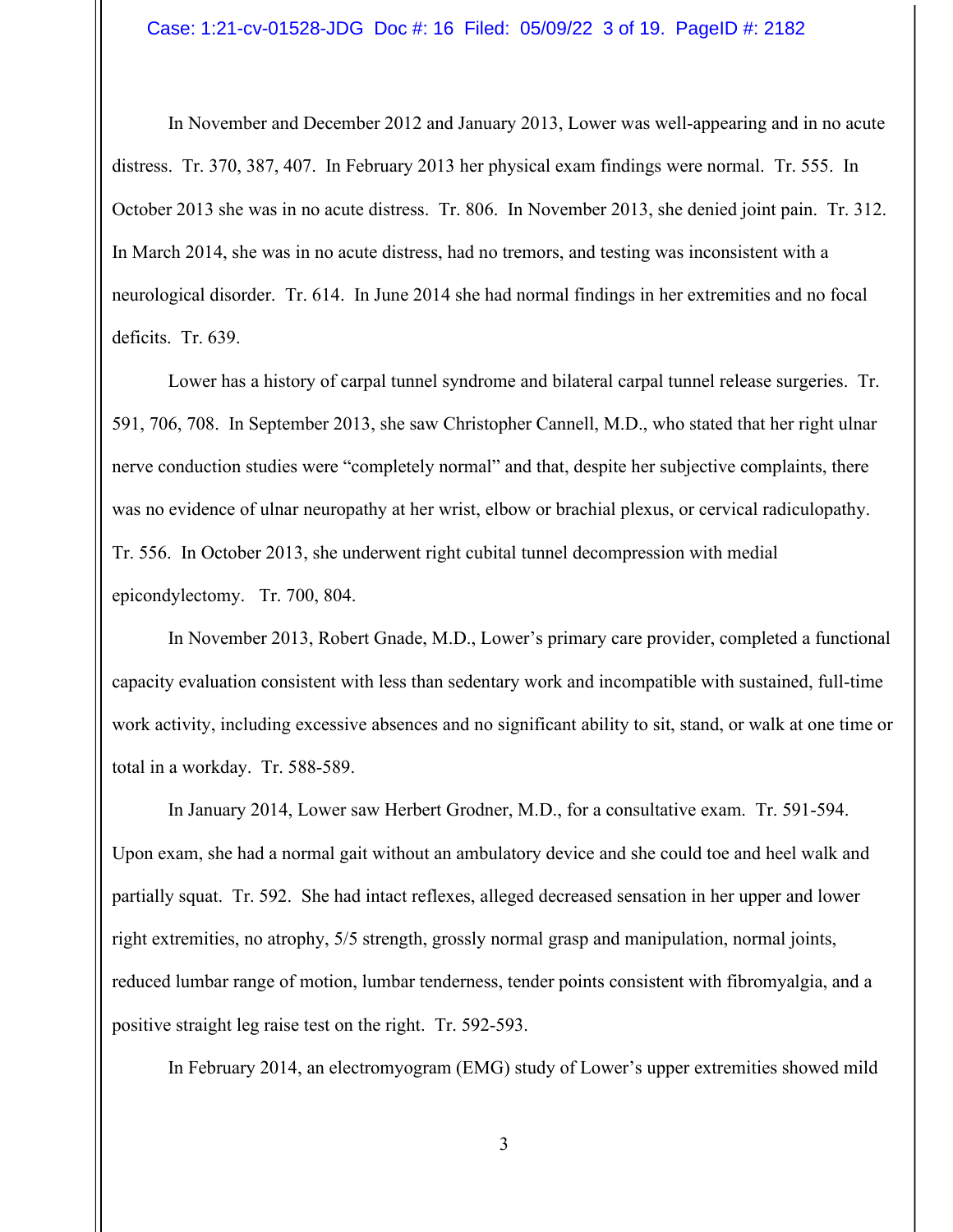## Case: 1:21-cv-01528-JDG Doc #: 16 Filed: 05/09/22 4 of 19. PageID #: 2183

bilateral median nerve delay without evidence of brachial plexus disorder, cervical radiculopathy, myopathy, or motor neuron disease, and was described as normal. Tr. 718.

An August 2014 lumbar MRI showed mild degenerative changes and minimal foraminal narrowing at L2-L4 with no significant canal stenosis at any level. Tr. 691-692.

 In November 2014, Dr. Gnade completed another residual functional capacity questionnaire and, while his assessment was less restrictive than his prior assessment, he still found that Lower's functional abilities were incompatible with sustained full-time work activity. Tr. 631-632.

In October and November 2014, Lower appeared to be in a moderate level of distress but was able to ambulate independently. Tr. 756. A cervical spine x-ray in November 2014 showed a loss of lordosis and was otherwise unremarkable. Tr. 679. On January 16, 2015, she appeared to be in a moderate to severe level of distress but was able to ambulate independently and strength testing results were difficult to ascertain "due to the fact that she seemed to have give-way strength secondary to pain." Tr. 740. On January 20, she was in no acute distress. Tr. 861.

An x-ray of her right hip in June 2015 showed no acute findings. Tr. 679. She received regular hip injections. Tr. 679-680.

An EMG study performed in January 2016 showed a very mild, insignificant abnormality that did not explain her complaints of electronic sensations in her feet. Tr. 874.

Lower saw Dr. Gnade for regular visits. His records, in general, did not include physical exam findings. At various times, he indicated that Lower was ambulatory (Tr. 1319, 1320 (November, December 2016)); ambulatory and overall doing fairly well (Tr. 1218 (April 2017) Tr. 1304 (February 2018)); "quite stable" (Tr. 1301 (March 2018)); and not doing well (Tr. 1217 (April 2017)). He attributed much of her discomfort to fibromyalgia. Tr. 679.

In May 2017, Dr. Gnade completed a form on Lower's behalf regarding her disability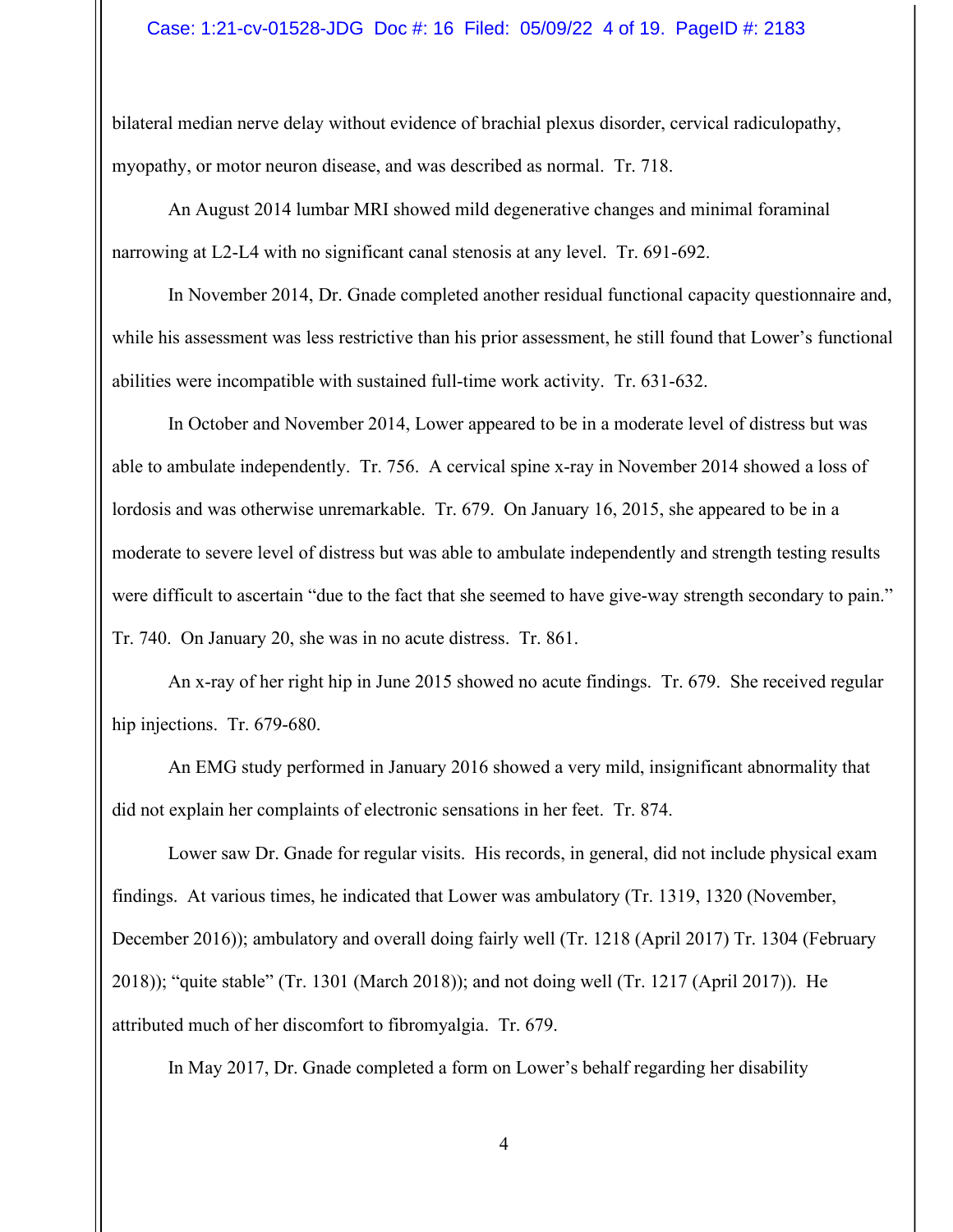## Case: 1:21-cv-01528-JDG Doc #: 16 Filed: 05/09/22 5 of 19. PageID #: 2184

application; he was not interested in performing an exam. Tr. 1213. He did not answer most of the questions other than stating "See chart" and when asked if there were any issues with compliance or interference with treatment he wrote, "Patient." Tr. 1214-1215. When asked to describe Lower's work ability, he stated that she had reported working in her yard "pulling weeds, etc." Tr. 1214.

 In July 2017, Lower attended three physical therapy visits for her lumbar impairment and was discharged because she didn't return. Tr. 690.

In July 2017, Lower saw a neurologist; upon exam, she was in no acute distress, had no tremor or atrophy, and diminished strength, 4/5. Tr. 1276. The neurologist suggested there was not a neurological cause for all her symptoms and "strongly recommended she stop smoking." Tr. 1274. In September, Dr. Gnade noted that Lower was physically active and he could not find anything on exam to explain her reported dizziness/vertigo. Tr. 1306.

 In August 2018, Lower went to the emergency room reporting a two-day history of right flank pain, rated 10/10. Tr. 1280. She denied back pain, dizziness, focal weakness, or seizures. Tr. 1280. Upon exam, she had normal musculoskeletal range of motion in her major joints with no edema, tenderness, or deformity and no focal weakness or tremor. Tr. 1282.

 In January 2021 Lower received bilateral lumbar facet blocks. Tr. 1805. Thereafter, she went to the emergency room for pain all over. Tr. 1793. Upon exam, she was in no distress and the note states, "Patient will not move her own extremities. When they are moved she holds them in position but states she cannot put them down. There is no cogwheel rigidity. She does resist motion with trying to bend her legs." Tr. 1797. She was given Benadryl and was thereafter able to move her extremities and there were no signs of spinal injury or neurologic damage. Tr. 1799. Later that month she had a normal appearance, was not ill-appearing, and had normal range of motion. Tr. 2027.

A February 2021 MRI of her lumbar spine showed mild discogenic disease without central spinal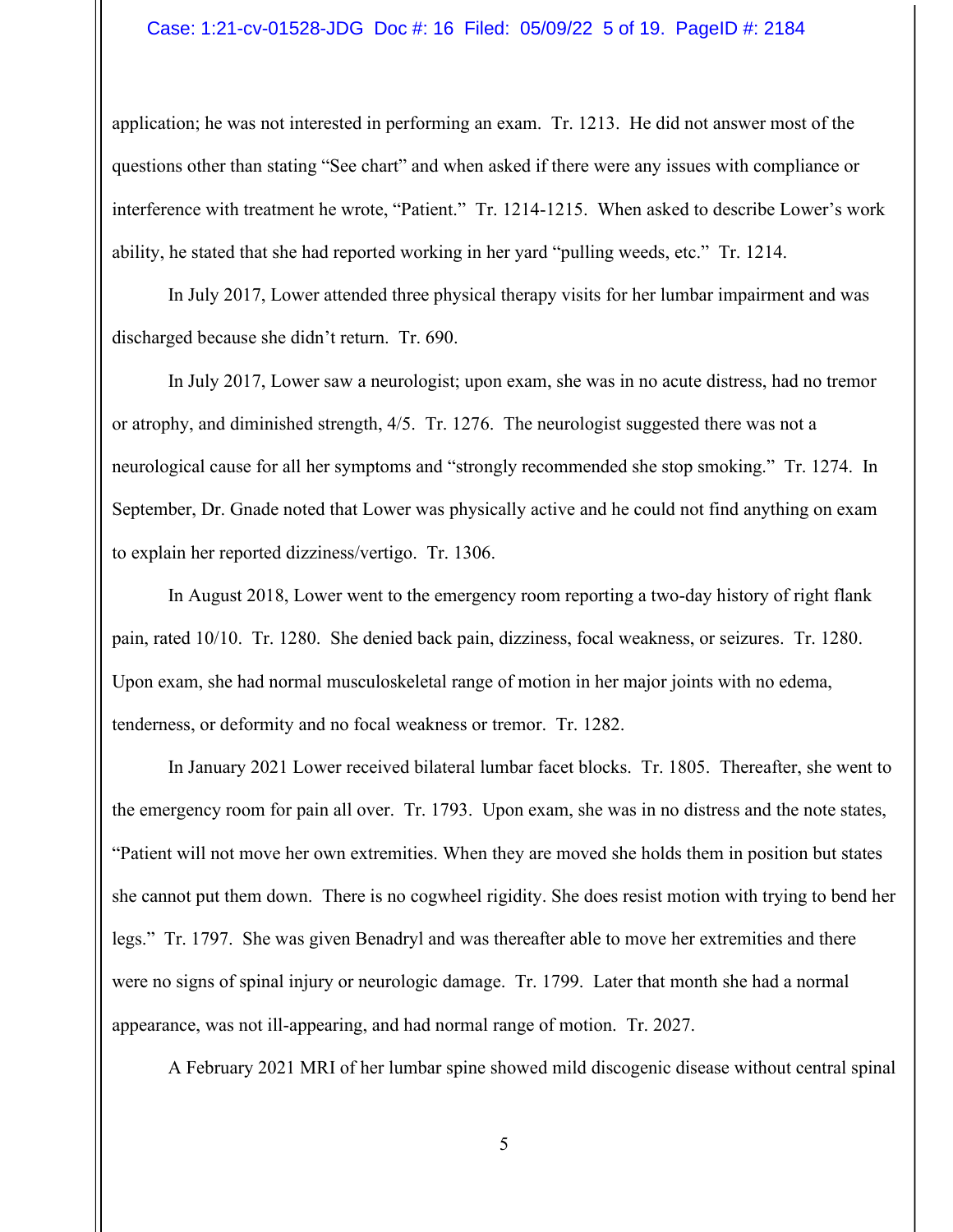## Case: 1:21-cv-01528-JDG Doc #: 16 Filed: 05/09/22 6 of 19. PageID #: 2185

canal stenosis and mild foraminal stenosis at the L3-L4 level. Tr. 1772-1773. A February 2021 MRI of her right shoulder showed "a little tendinopathy" and some acromioclavicular joint arthritis. Tr. 1783. She received a steroid injection in her right shoulder. Tr. 1782.

 At a subsequent visit for lumbar pain in February 2021, Lower had no positive trigger points and 5/5 muscle strength. Tr. 1721. She was weight bearing on each leg without difficulty. Tr. 1721. At another visit that month she stated that she could cook, clean, and bathe herself and denied needing home health care, stating that she was independent, with which her husband agreed. Tr. 1737.

 In May 2021, Lower saw an orthopedic surgeon for her right shoulder. Tr. 2064. Upon exam, she had decreased shoulder range of motion due to reported pain but her rotator cuff function was good and she was neurovascularly intact. Tr. 2068.

**2. Mental impairments.** In April 2012, Lower denied depression and anxiety. Tr. 312.

In November 2012, Lower's records included a diagnosis of depression. Tr. 371. Upon exam in November and December 2012 and October 2013, she was well-appearing, pleasant, cooperative, alert, fully oriented, and had an age-appropriate affect. Tr. 370, 387, 407, 806.

 In November 2013, Lower completed a function report stating that she lived in an apartment with her children, did light housekeeping, prepared meals, fed and watered her pet(s) daily, went outside daily, shopped twice a week for a few hours, had no problems getting along with others, had fair ability to follow instructions, tried to play with her granddaughter and had coffee with family and friends once a week, and could pay bills, count change, handle a checking account, and use a checkbook. She wrote that she needed an alarm clock to remind her to take her medications, that her children helped her with tasks, that she did not have a driver's license, and she did not handle stress very well. Tr. 249-256.

 In January 2014, Lower saw James Tanley, Ph.D., for a consultative exam. Tr. 600-604. She was not seeing a mental health professional or taking psychoactive medication and her feelings were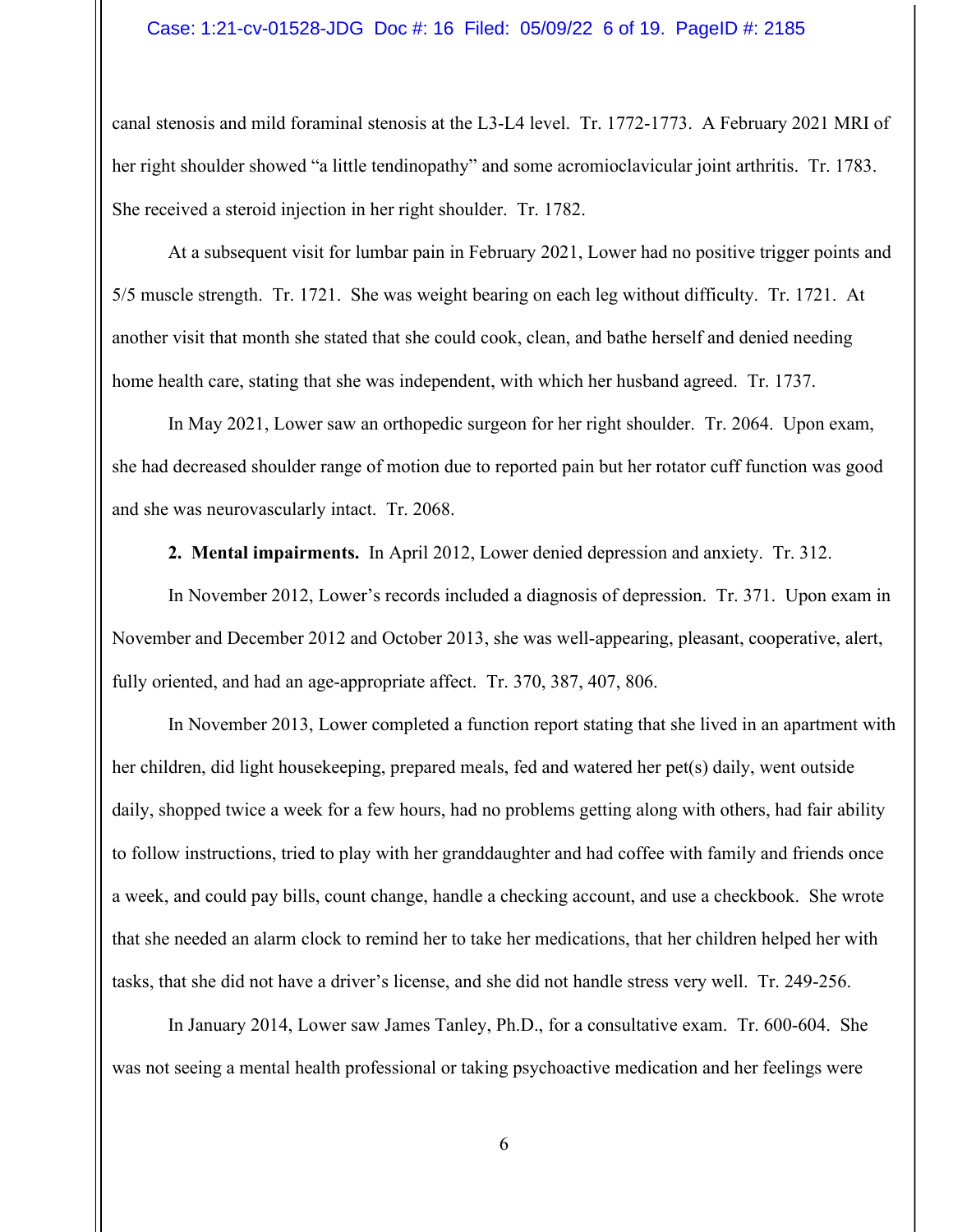## Case: 1:21-cv-01528-JDG Doc #: 16 Filed: 05/09/22 7 of 19. PageID #: 2186

"alright." Tr. 601. She described her daily activities: "I wake the kids, drink coffee, take my pills, shower, make the bed, wash the dishes. I do laundry. I start everything, but I can't finish 'cause of my pain. I grocery shop with food stamps." Tr. 601. She watched TV news and read when she had a good book. Tr. 601. Her radio was always on and she went to bed after the 10 p.m. news. Tr. 602. Upon exam, her affect was appropriate to thought content, she had good eye contact, was generally cooperative, was alert and fully oriented, and the balance of her exam findings were unremarkable. Tr. 602. Tanley diagnosed mild somatic symptom disorder, which "could" cause "a bit of a negative effect" in the domain responding appropriately to work pressures and responding to supervisors and coworkers; she had no limitations understanding, remembering and carrying out instructions or maintaining attention and concentration. Tr. 603-604.

 In October 2014, Lower was alert, cooperative, appropriate, well-groomed, and had a normal affect and mood. Tr. 756.

In July 2016, Dr. Gnade commented that Lower was overall doing fairly well and was recently married. Tr. 1229.

 In January and April 2017, Lower saw Dr. Gnade and reported that she was not doing well and was still very depressed. Tr. 1220, 1217. Dr. Gnade adjusted her medications.

 In July 2017, Lower reported to social security that she did not see any mental health specialists for depression and that her anxiety and depression were treated by her primary care physician, Dr. Gnade. Tr. 1147. She reported issues focusing and concentrating, as well as nervousness around people. Tr. 1147. She shopped at the grocery store, was able to count change and handle her own finances, and could keep up with daily activities. Tr. 1147. She was noted to be polite and cooperative. Tr. 1147. At an appointment that month, Lower showed normal alertness, attention span, concentration, recent and remote memory, and fund of knowledge. Tr. 1275.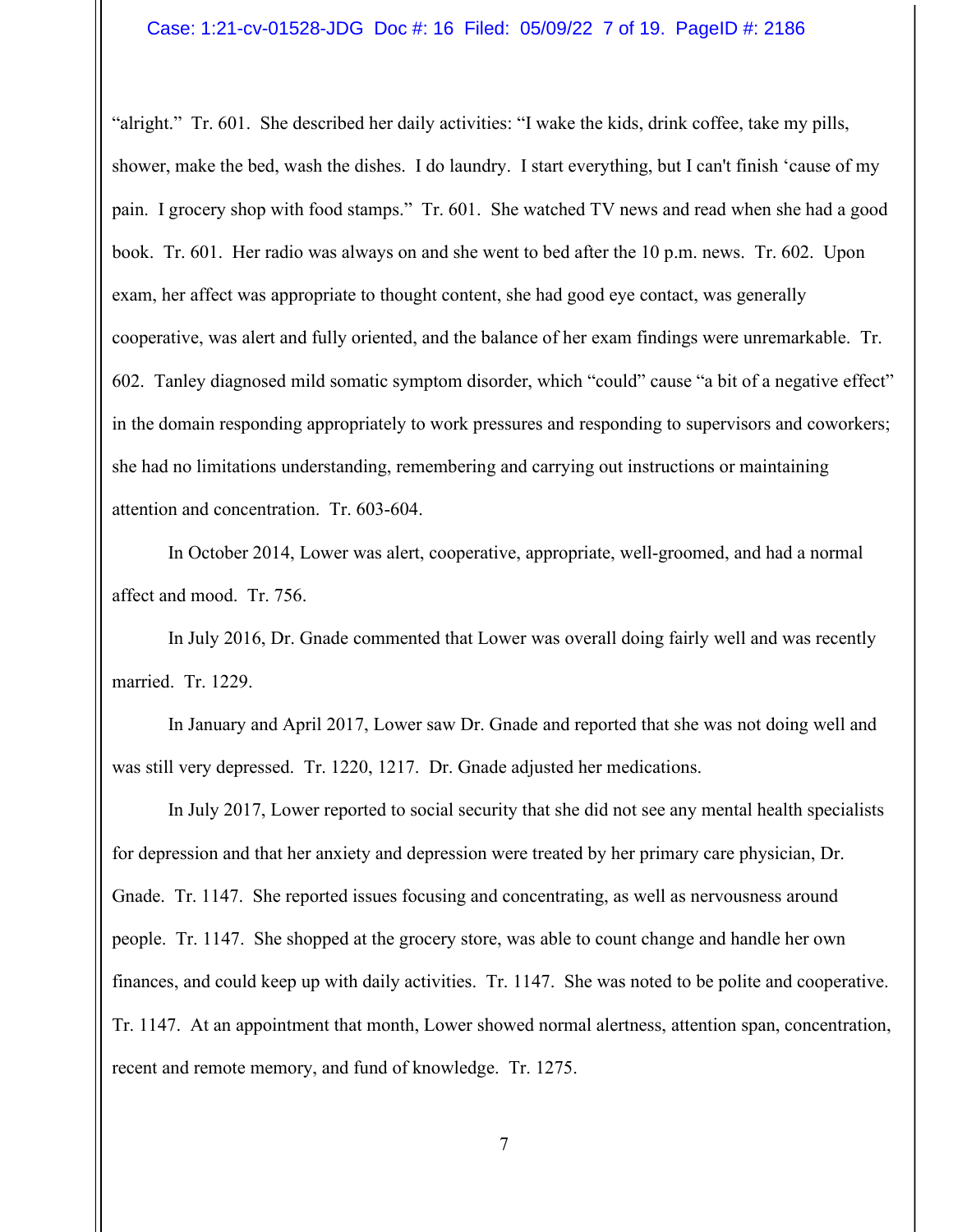In March 2018, Lower saw Dr. Gnade and carried a diagnosis of anxiety state and moderate mood disorder. Tr. 1298-1299.

 In September and November 2020, Lower had a normal mood, affect, speech, and behavior. Tr. 1683, 1700. In January and February 2021, she was awake, alert, well groomed, pleasant, cooperative, and oriented, with coherent thought processes, good insight, appropriate fund of knowledge, intact higher cognitive functions, and appropriate affect. Tr. 1720-1721, 1804.

 In April 2021, Lower reported not taking hydroxyzine for anxiety because it did not help and reported that she was having panic attacks. Tr. 2014.

# **C. State Agency Reports**

 In January 2014, Maureen Gallagher, D.O., reviewed Lower's record and, regarding her physical RFC, opined that she could perform light work with occasional postural activities, no climbing of ladders, ropes or scaffolds, and occasional use of her right upper extremity. Tr. 74-75. In May 2014, Leanne Bertani, M.D., reviewed Lower's record and found that she could perform light work but was limited to standing and walking four hours in a workday, could perform occasional postural limitations, no climbing of ladders, ropes or scaffolds, frequent pushing and pulling with her bilateral lower extremities, frequent handling and fingering bilaterally, and must avoid concentrated exposure to vibration and hazards. Tr. 105-107.

In February 2014, Vicki Warren, Ph.D., reviewed Lower's record, found none or mild mental functional limitations, and concluded that she did not have a severe mental impairment. Tr. 72. In May 2014, Cynthia Waggoner, Psy.D., agreed. Tr. 103.

# **D. Hearing Testimony**

During the May 21, 2021 hearing, Lower testified to the following: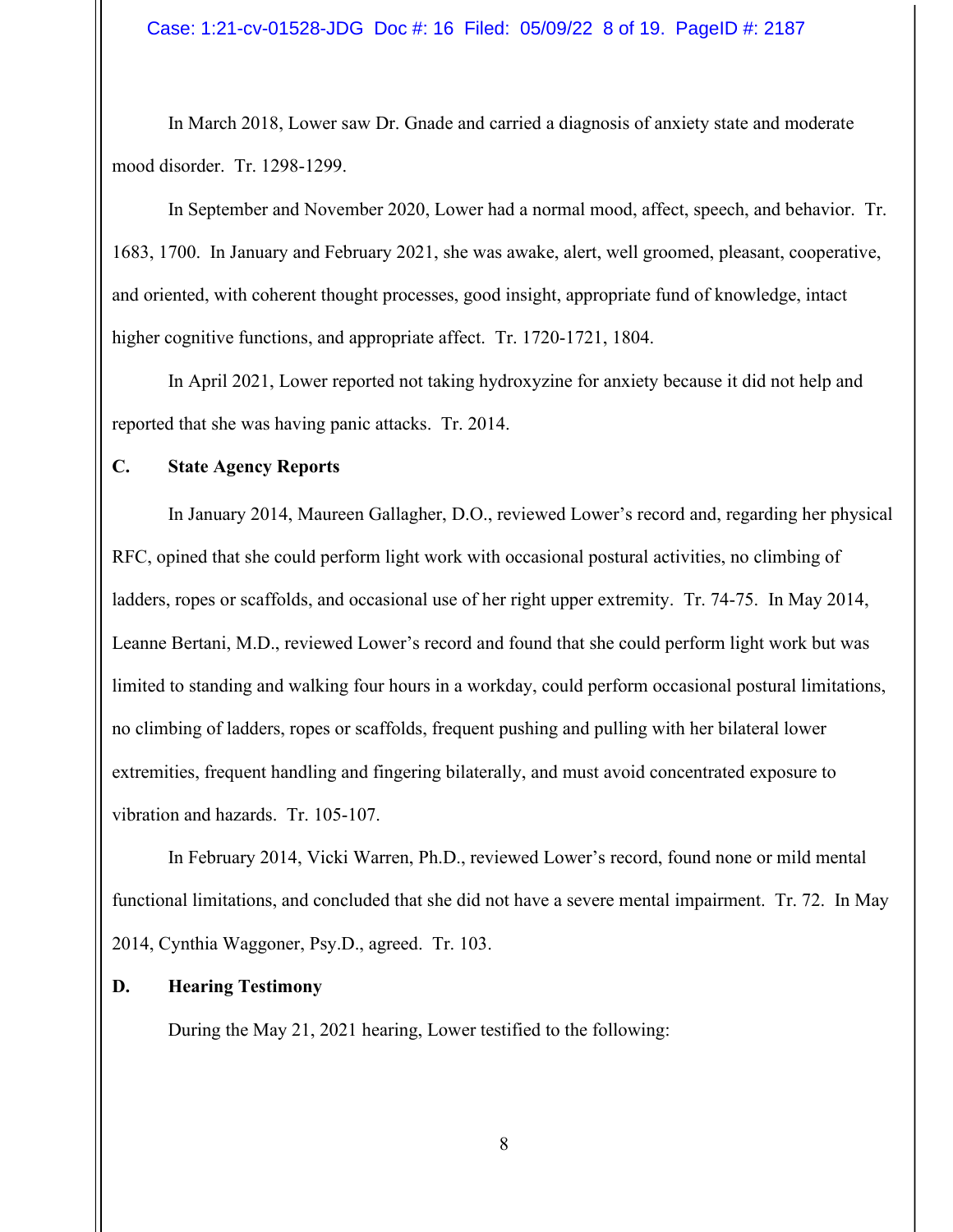## Case: 1:21-cv-01528-JDG Doc #: 16 Filed: 05/09/22 9 of 19. PageID #: 2188

- She lives with her husband and her two adult children. Tr. 1422. She has never had a driver's license and does not know how to drive; she grew up in New York City. Tr. 1423, 1417.
- When asked why she was unable to do her past jobs as a housekeeper and stocker at Walmart, she answered: quarantine, having carpal tunnel surgery in both hands, and right elbow surgery. Tr. 1409. She can't lift anything because her hands don't work. Tr. 1410. She can't walk a lot because of her back pain and leg pain from her hip. Tr. 1410. She has vertigo and has been having episodes since January. Tr. 1410. She's being treated for seizures. Tr. 1410. She has had chronic pain since 2005; now it is barely manageable. Tr. 1410. She has arthritis and fibromyalgia. Tr. 1410. She has fibromyalgia pain everywhere, every day; "it feels like my body is tingling and zapping all day long." Tr. 1410-1411.
- For treatment, she is taking Lyrica again; she has to take a low dose. Tr. 1411. She can't play with her grandchildren, go for walks, or go shopping for long; everything is limited to a few feet in the house or outside. Tr. 1411. When asked about her hands, she stated that she had had surgery and therapy. Tr. 1411. They wanted to go in and do something else but they can't or her hands would be totally useless. Tr. 1411. Now her hands don't close properly and she doesn't have strength in them. Tr. 1411. She uses two hands and her chest to lift a gallon of milk. Tr. 1412.
- When asked about her right shoulder, she said that she is "working on" it. Tr. 1413. She has "a knob or something" and the pain is excruciating. Tr. 1413. She can't lift her arm up to reach in a cabinet unless she twists her body to the left. Tr. 1413. The doctors are going to do something about that. Tr. 1413. When asked about her vertigo, she stated that she had her first big episode in January. Tr. 1413-1414. She was putting away Christmas items and sat down and said she did not feel well. Tr. 1414. She could not respond to her husband and he called an ambulance because they thought she was having a stroke. Tr. 1414. Sometimes she loses speech, the endings of words, she'll get confused, and she will stutter. Tr. 1414. It's worse when she gets excited. Tr. 1414. They are going to do a 3-day brain study. Tr. 1414. They are treating it like vertigo, but it's not vertigo; she is on vertigo medication but it does not help. Tr. 1414-1415. She also takes anxiety pills. Tr. 1415.
- When asked if she receives mental health treatment, she stated, "No. I haven't gone and seen anybody officially." Tr. 1416. She takes medication for panic attacks and Effexor for mood. Tr. 1416. When asked if she has problems getting along with others, she stated that she sticks to herself because she can't be around her grandchildren. Tr. 1416. Her kids are around and her husband is around. Tr. 1416. She doesn't go out to see friends anymore because she doesn't know when she is going to have an episode. Tr. 1416.
- When asked how far she could walk prior to 2016, she that she could walk a little bit; a block or so, but she would have more pain. Tr. 1417. She has never used a cane. Tr. 1417. She could stand for a couple hours. Tr. 1417. She could not lift much. Tr. 1417. When asked how things have changed in the last few years, she stated that now she was lucky if she could walk from the house to the car, and when she gets into a store she usually sits or stands by the registers while her husband shops. Tr. 1418. She can stand for about 10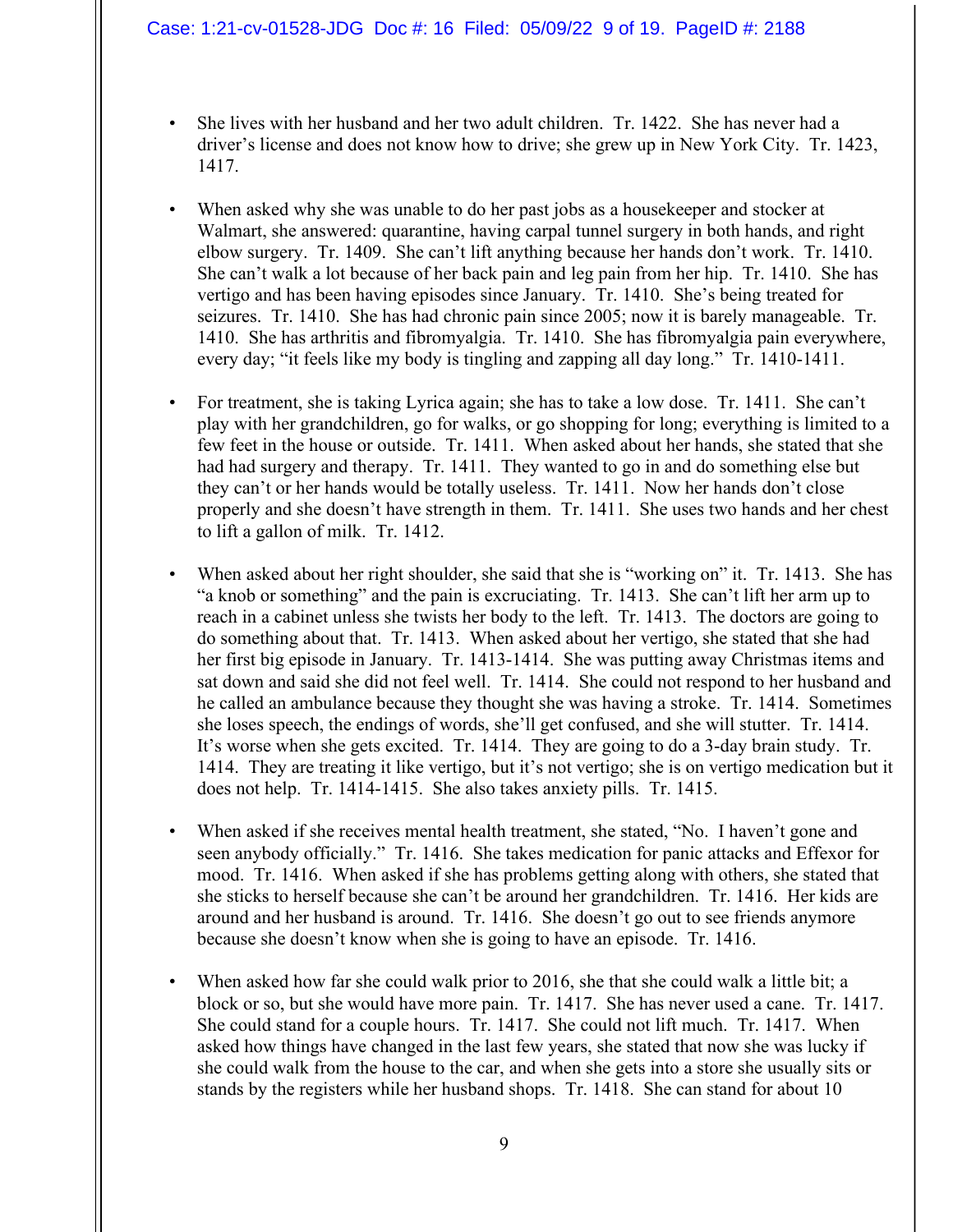## Case: 1:21-cv-01528-JDG Doc #: 16 Filed: 05/09/22 10 of 19. PageID #: 2189

minutes at a time and for about 2 hours total during the day because of her vertigo. Tr. 1418-1419. She can sit for 5 minutes, if that. Tr. 1419. She is able to dress and bathe, although she can't tie shoes anymore, she slips them on. Tr. 1419.

- Five years ago she could do household chores, they would just take her longer. Tr. 1419- 1420. She would start it and then someone would come and finish it. Tr. 1420. She no longer does chores; she estimated she stopped doing them about October 2020. Tr. 1420. Five years ago she could go to the store; now she can't walk around the store. Tr. 1420.
- On a typical day, she wakes up, makes a cup of coffee, puts the cup in the sink, goes upstairs, takes a shower, gets dressed, and sits in her chair. Tr. 1420. She makes the bed, which takes her about 15 minutes, and then she has to sit again. Tr. 1421. If she has to cook dinner she gets started. Tr. 1421. She can prep and use utensils; someone else has to lift the pots to put them on the stove. Tr. 1421, 1424.

The VE confirmed that Lower's past relevant work was as a cleaner and a stocker. Tr. 1426.

The ALJ asked the VE whether a hypothetical individual with the same age, education, background, and work experience as Lower could perform Lower's past work or any other work if the individual had the limitations assessed in the ALJ's RFC determination, described below. Tr. 1426-1427. The VE answered that such an individual could not perform Lower's past work but could perform the following representative jobs in the economy: cashier, photocopy machine operator, and front desk clerk. Tr. 1427.

## **III. STANDARD FOR DISABILITY**

In order to establish entitlement to DIB under the Act, a claimant must be insured at the time of disability and must prove an inability to engage "in substantial gainful activity by reason of any medically determinable physical or mental impairment," or combination of impairments, that can be expected to "result in death or which has lasted or can be expected to last for a continuous period of not less than 12 months." 20 C.F.R. §§ 404.130, 404.315 and 404.1505(a). A claimant is entitled to a POD only if: (1) she had a disability; (2) she was insured when she became disabled; and (3) she filed while she was disabled or within twelve months of the date the disability ended. 42 U.S.C. § 416(i)(2)(E); 20 C.F.R. § 404.320.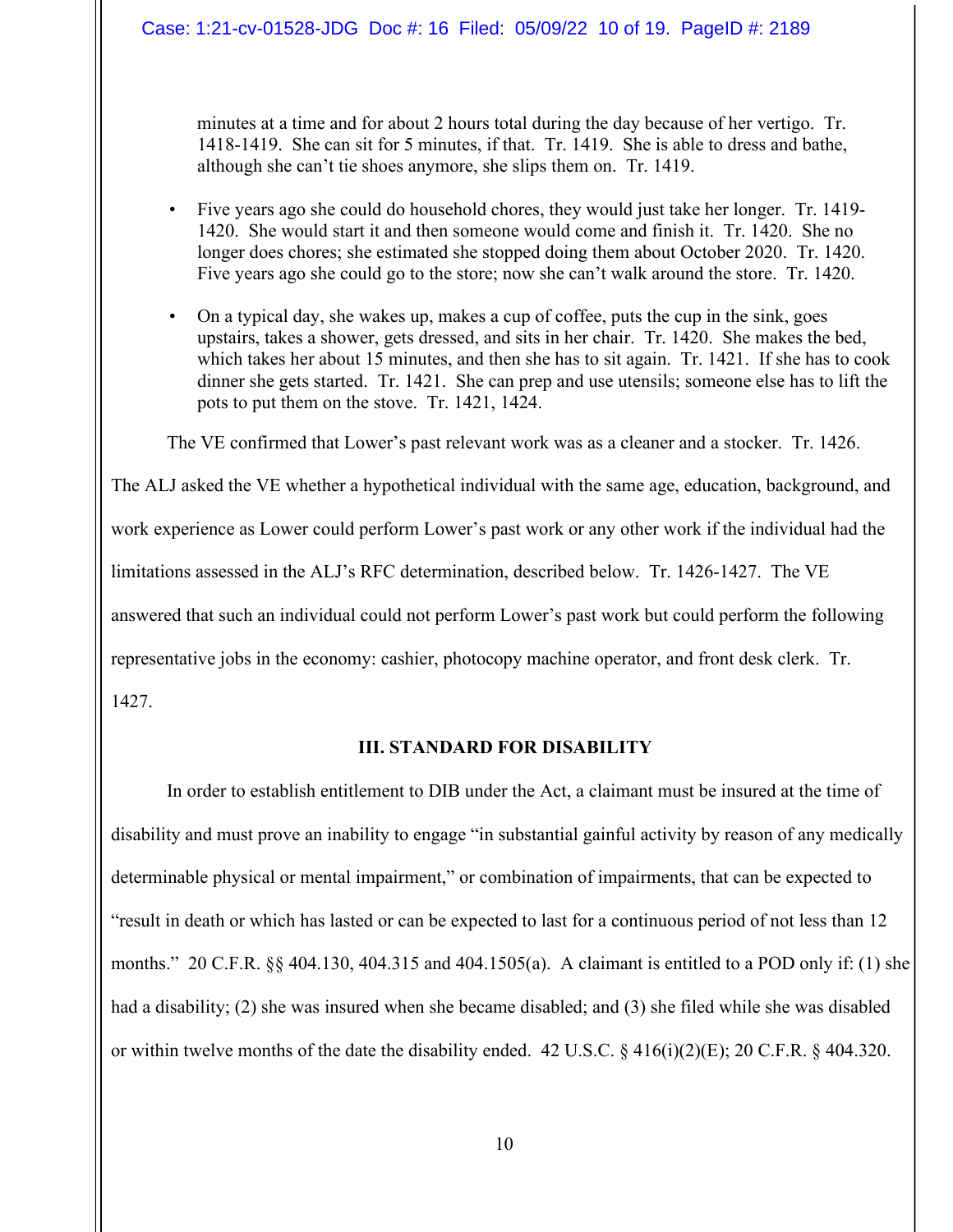A disabled claimant may also be entitled to receive SSI benefits. 20 C.F.R. § 416.905; *Kirk v. Sec'y of Health & Human Servs*., 667 F.2d 524 (6th Cir. 1981). To receive SSI benefits, a claimant must meet certain income and resource limitations. 20 C.F.R. §§ 416.1100, 416.1201.

The Commissioner reaches a determination as to whether a claimant is disabled by way of a fivestage process. 20 C.F.R. §§ 404.1520(a)(4) *and* 416.920(a)(4). *See also Ealy v. Comm'r of Soc. Sec*., 594 F.3d 504, 512 (6th Cir. 2010); *Abbott v. Sullivan*, 905 F.2d 918, 923 (6th Cir. 1990). First, the claimant must demonstrate that **s**he is not currently engaged in "substantial gainful activity" at the time of the disability application. 20 C.F.R. §§ 404.1520(b) *and* 416.920(b). Second, the claimant must show that she suffers from a "severe impairment" in order to warrant a finding of disability. 20 C.F.R. §§ 404.1520(c) *and* 416.920(c). A "severe impairment" is one that "significantly limits . . . physical or mental ability to do basic work activities." *Abbot*, 905 F.2d at 923. Third, if the claimant is not performing substantial gainful activity, has a severe impairment that is expected to last for at least twelve months, and the impairment, or combination of impairments, meets or medically equals a required listing under 20 CFR Part 404, Subpart P, Appendix 1, the claimant is presumed to be disabled regardless of age, education or work experience. *See* 20 C.F.R. §§ 404.1520(d) *and* 416.920(d). Fourth, if the claimant's impairment or combination of impairments does not prevent her from doing her past relevant work, the claimant is not disabled. 20 C.F.R. §§ 404.1520(e)-(f) *and* 416.920(e)-(f). For the fifth and final step, even if the claimant's impairment does prevent her from doing her past relevant work, if other work exists in the national economy that the claimant can perform, the claimant is not disabled. 20 C.F.R. §§ 404.1520(g), 404.1560(c), *and* 416.920(g).

## **IV. SUMMARY OF COMMISSIONER'S DECISION**

The ALJ made the following findings of fact and conclusions of law:

1. The claimant meets the insured status requirements of the Social Security Act through December 31, 2016 (Ex. 11D).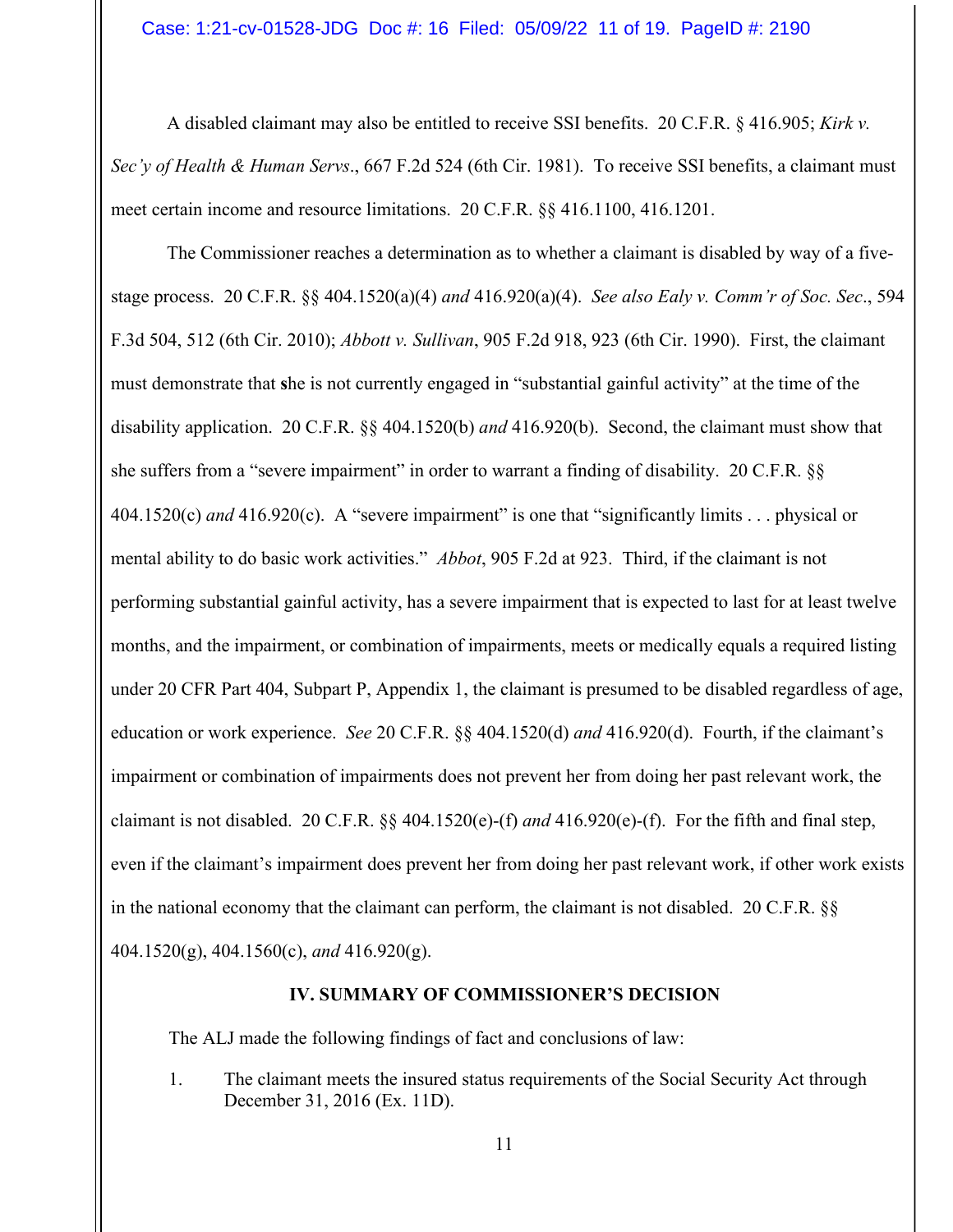- 2. The claimant has not engaged in substantial gainful activity since October 1, 2011, her alleged onset date of disability (20 CFR 404.1571 *et seq*., and 416.971 *et seq*.).
- 3. The claimant has the following severe impairments: lumbar degenerative disc disease (DDD) with stenosis and radicular symptoms; osteoarthritis (OA) of the right hip; right shoulder arthritis; fibromyalgia; rheumatoid arthritis (RA); bilateral carpal tunnel syndrome (CTS); obesity with history of gastric bypass surgery; diabetes mellitus (DM); right elbow impairment status/post surgery; somatoform disorder; and affective and anxiety-related disorders (20 CFR 404.1520(c) and 416.920(c)).
- 4. The claimant does not have an impairment or combination of impairments that meets or medically equals the severity of one of the listed impairments in 20 CFR Part 404, Subpart P, Appendix 1 (20 CFR 404.1520(d), 404.1525, 404.1526, 416.920(d), 416.925 and 416.926).
- 5. The claimant has the residual functional capacity (RFC) to lift and/or carry 20 pounds occasionally and 10 pounds frequently; stand and/or walk 4 hours total in a workday; sit for 6 hours total in a workday; frequently push, pull, and/or operate foot controls with the bilateral lower extremities; occasionally climb ramps and stairs; never climb ladders, ropes, or scaffolds; occasionally kneel, crouch, and crawl; frequently handle, finger, and feel with her bilateral upper extremities; and occasionally reach overhead with her right upper extremity. She can have occasional concentrated exposure to extreme cold and vibrations and must avoid hazards, including moving machinery, heavy machinery, and unprotected heights. She requires the option to be off task 20 minutes a day spread throughout the course of the day in increments of 3 to 4 minutes.
- 6. The claimant is unable to perform any past relevant work (20 CFR 404.1565 and 416.965).
- 7. The claimant was born on November \*\*, 1969, and was 41 years old, which is defined as a younger individual age 18-49, on the alleged disability onset date. She subsequently changed age category to closely approaching advanced age (20 CFR 404.1563 and 416.963).
- 8. The claimant has at least a limited education (20 CFR 404.1564 and 416.964).
- 9. Transferability of job skills is not material to the determination of disability because using the Medical-Vocational Rules as a framework supports a finding that the claimant is "not disabled," whether or not she has transferable job skills (See SSR 82-41 and 20 CFR Part 404, Subpart P, Appendix 2).
- 10. Considering the claimant's age, education, work experience, and residual functional capacity, there are jobs that exist in significant numbers in the national economy that she can perform (20 CFR 404.1569, 404.1569(a,) 416.969, and 416.969(a)).
- 11. The claimant has not been under a disability, as defined in the Social Security Act, from October 1, 2011, through the date of this decision  $(20 \text{ CFR } 404.1520(g)$  and  $416.920(g)$ ).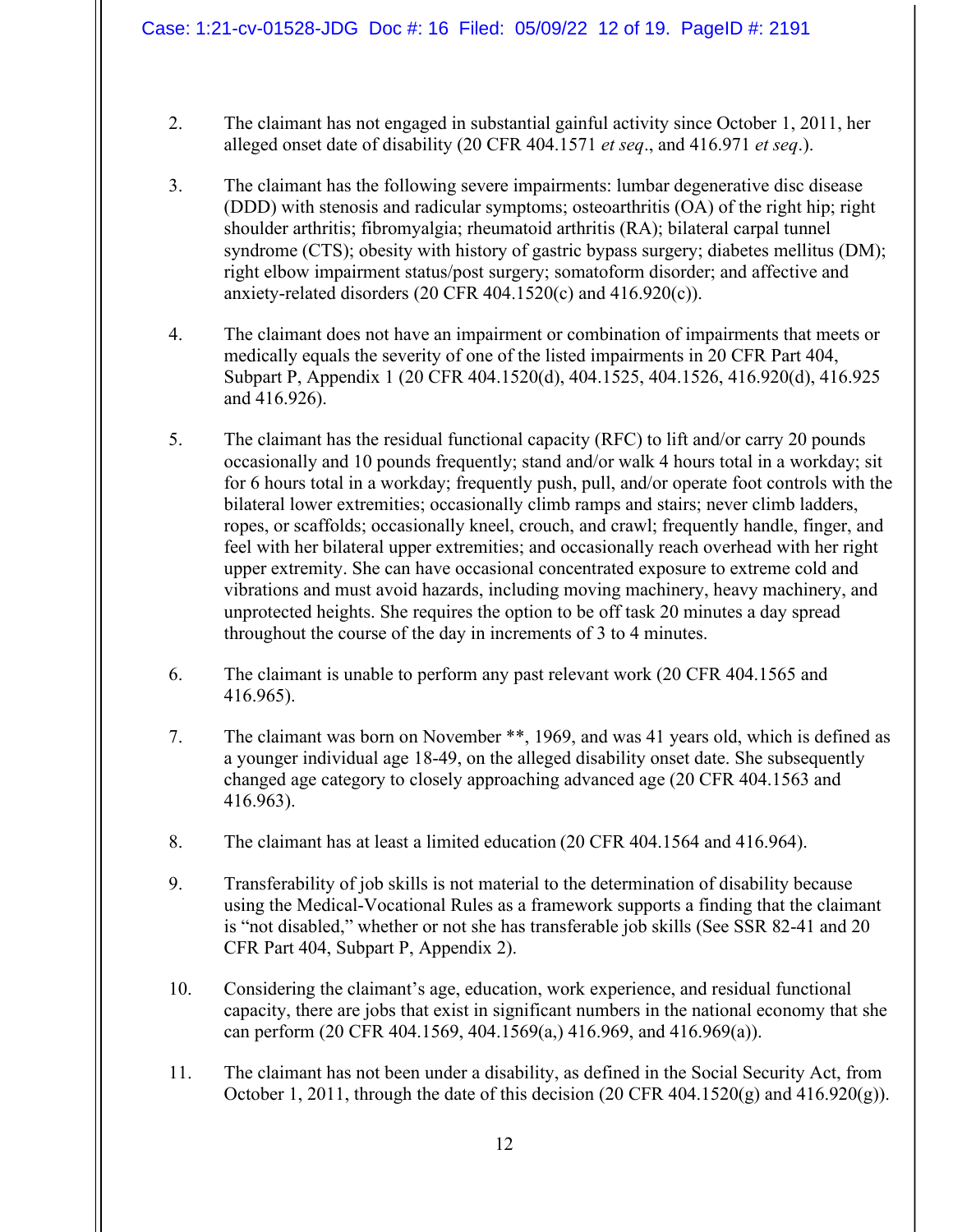Tr. 1376-1392.

## **V. STANDARD OF REVIEW**

 "The Social Security Act authorizes narrow judicial review of the final decision of the Social Security Administration (SSA)." *Reynolds v. Comm'r of Soc. Sec*., 2011 WL 1228165 at \* 2 (6th Cir. April 1, 2011). Specifically, this Court's review is limited to determining whether the Commissioner's decision is supported by substantial evidence and was made pursuant to proper legal standards. *See Ealy v. Comm'r of Soc. Sec.*, 594 F.3d 504, 512 (6th Cir. 2010); *White v. Comm'r of Soc. Sec.*, 572 F.3d 272, 281 (6th Cir. 2009). Substantial evidence has been defined as "'more than a scintilla of evidence but less than a preponderance; it is such relevant evidence as a reasonable mind might accept as adequate to support a conclusion.'" *Rogers v. Comm'r of Soc. Sec*., 486 F.3d 234, 241 (6th Cir. 2007) (quoting *Cutlip v. Sec'y of Health & Human Servs*., 25 F.3d 284, 286 (6th Cir. 1994)). In determining whether an ALJ's findings are supported by substantial evidence, the Court does not review the evidence *de novo*, make credibility determinations, or weigh the evidence. *Brainard v. Sec'y of Health & Human Servs.*, 889 F.2d 679, 681 (6th Cir. 1989).

 Review of the Commissioner's decision must be based on the record as a whole. *Heston v. Comm'r of Soc. Sec.*, 245 F.3d 528, 535 (6th Cir. 2001). The findings of the Commissioner are not subject to reversal, however, merely because there exists in the record substantial evidence to support a different conclusion. *Buxton v. Halter*, 246 F.3d 762, 772-3 (6th Cir. 2001) (citing *Mullen v. Bowen*, 800 F.2d 535, 545 (6th Cir. 1986)); *see also Her v. Comm'r of Soc. Sec*., 203 F.3d 388, 389-90 (6th Cir. 1999) ("Even if the evidence could also support another conclusion, the decision of the Administrative Law Judge must stand if the evidence could reasonably support the conclusion reached."). This is so because there is a "zone of choice" within which the Commissioner can act, without the fear of court interference. *Mullen*, 800 F.2d at 545 (citing *Baker v. Heckler*, 730 F.2d 1147, 1150 (8th Cir. 1984)).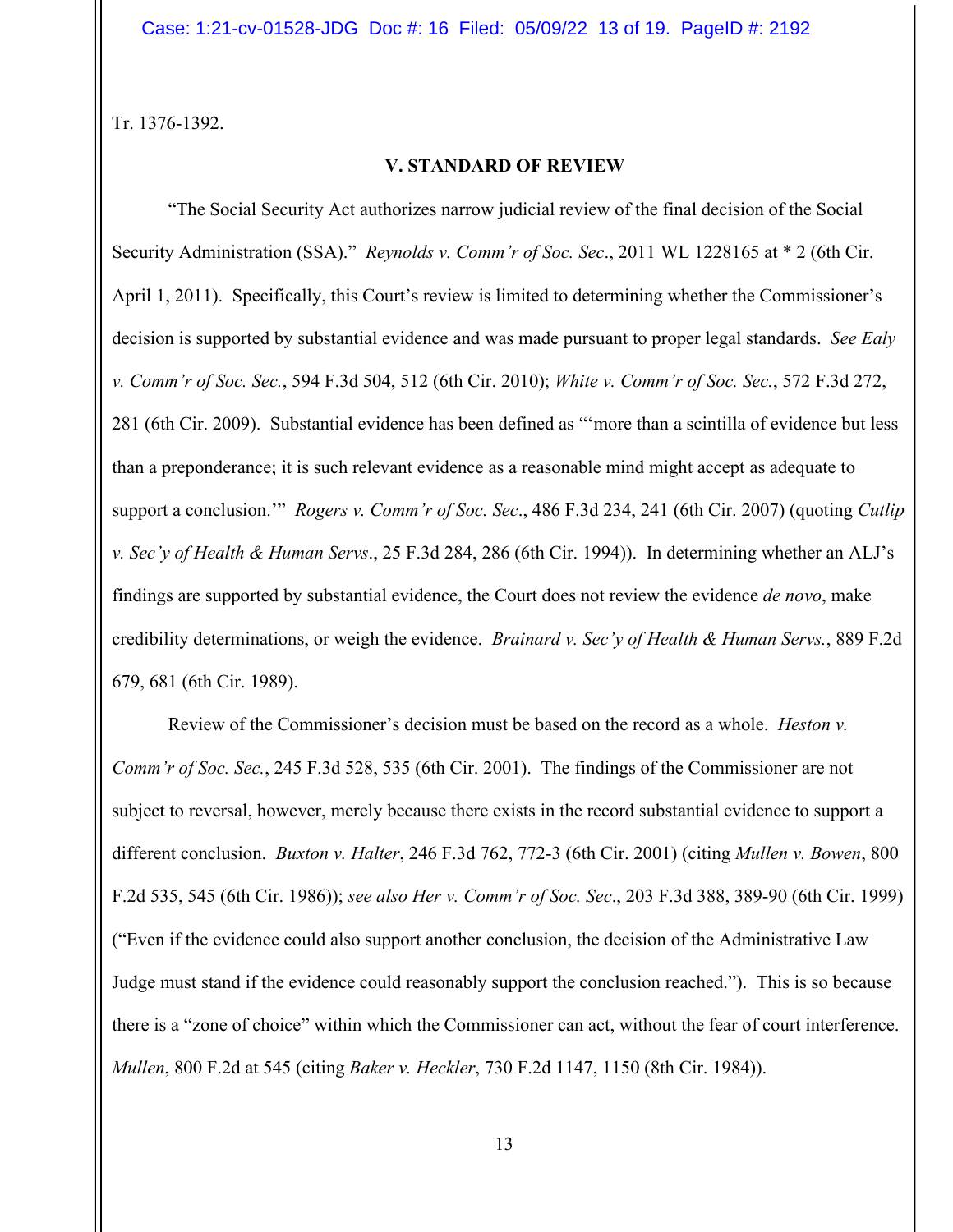## Case: 1:21-cv-01528-JDG Doc #: 16 Filed: 05/09/22 14 of 19. PageID #: 2193

In addition to considering whether the Commissioner's decision was supported by substantial evidence, the Court must determine whether proper legal standards were applied. Failure of the Commissioner to apply the correct legal standards as promulgated by the regulations is grounds for reversal. *See, e.g., White v. Comm'r of Soc. Sec*., 572 F.3d 272, 281 (6th Cir. 2009); *Bowen v. Comm'r of Soc. Sec*., 478 F.3d 742, 746 (6th Cir. 2006) ("Even if supported by substantial evidence, however, a decision of the Commissioner will not be upheld where the SSA fails to follow its own regulations and where that error prejudices a claimant on the merits or deprives the claimant of a substantial right.").

Finally, a district court cannot uphold an ALJ's decision, even if there "is enough evidence in the record to support the decision, [where] the reasons given by the trier of fact do not build an accurate and logical bridge between the evidence and the result." *Fleischer v. Astrue*, 774 F.Supp.2d 875, 877 (N.D. Ohio 2011) (quoting *Sarchet v. Chater*, 78 F.3d 305, 307 (7th Cir.1996)); *accord Shrader v. Astrue*, 2012 WL 5383120 (E.D. Mich. Nov. 1, 2012) ("If relevant evidence is not mentioned, the Court cannot determine if it was discounted or merely overlooked."); *McHugh v. Astrue*, 2011 WL 6130824 (S.D. Ohio Nov. 15, 2011); *Gilliam v. Astrue*, 2010 WL 2837260 (E.D. Tenn. July 19, 2010); *Hook v. Astrue*, 2010 WL 2929562 (N.D.Ohio July 9, 2010).

## **VI. ANALYSIS**

## **A. The ALJ was not required to obtain an updated medical opinion**

 Lower argues that the ALJ's RFC assessment is unsupported by substantial evidence because the ALJ "failed to obtain an updated medical opinion despite the most recent determination being seven years out of date." Doc. No. 11, p. 6. She also asserts, "the ALJ failed to discharge her duty to develop the record and obtain an updated medical opinion regarding whether Plaintiff's physical impairments medically equaled a listing." Doc. No. 11, p. 6. In support of her arguments, Lower cites to four pages of medical records describing three visits to medical providers: a record showing "decreased strength,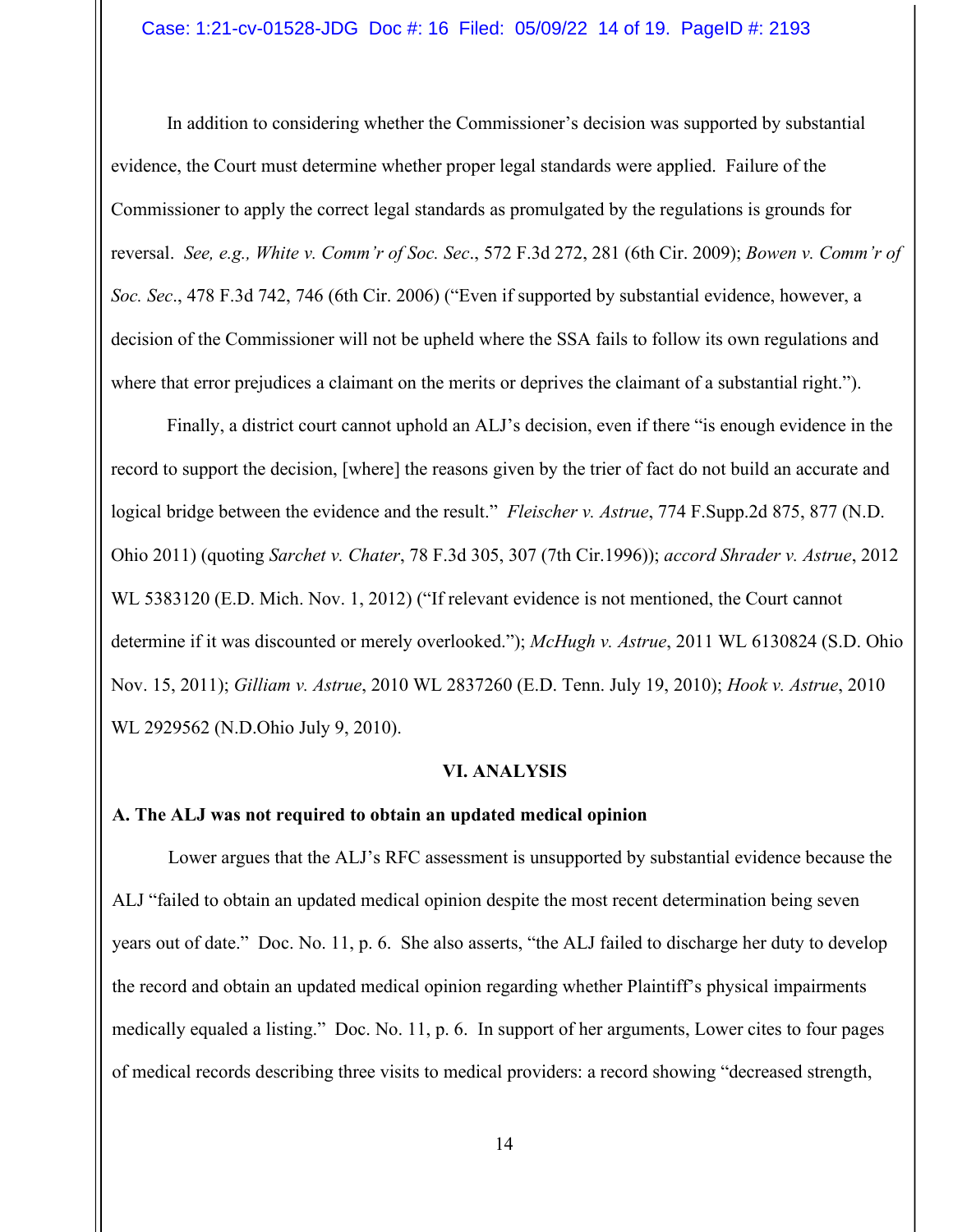## Case: 1:21-cv-01528-JDG Doc #: 16 Filed: 05/09/22 15 of 19. PageID #: 2194

antalgic gait, and decreased range of motion" (Tr. 1700); a record showing mild right hip osteoarthritis (Tr. 1186); and a record showing right shoulder arthritis (Tr. 1791-1792). Doc. No. 11, p. 7.

As an initial matter, it is Lower, not the ALJ, who has the burden to provide medical evidence showing that she has an impairment, how severe it is, and how it affects her functioning during the time she claims to be disabled. *See* 20 C.F.R. § 404.1512(c) ("You must provide medical evidence showing that you have an impairment(s) and how severe it is during the time you say that you are disabled. You must provide evidence showing how your impairment(s) affects your functioning during the time you say that you are disabled, and any other information that we need to decide your case.").<sup>[3](#page-14-0)</sup> While the ALJ has a heightened duty to develop the record for a *pro se* claimant under certain circumstances, *see, e.g*., *Wilson v. Comm'r of Soc. Sec*., 280 F.App'x 456, 459 (6th Cir. 2008), Lower was not proceeding *pro se* and the ALJ did not have a heightened duty to develop the record in her case.

Next, pursuant to Social Security Ruling 96–6p, an ALJ is required to obtain an updated medical opinion when the ALJ believes that "there is evidence of symptoms signs and findings that suggest" the claimant's condition may be equivalent to a listed impairment or "when additional medical evidence is received" that the ALJ believes "may change the State agency medical or psychological consultant's finding that the impairment does not equal the listings." 1996 WL 374180, at \*3-4 (July 2, 1996); *Kelly v. Comm'r of Soc. Sec*., 314 F.App'x 827, 830 (6th Cir. 2009); *Courter v. Comm'r of Soc. Sec*., 479 F.App'x 713, 724 (6th Cir. 2012). Here, the ALJ found that the evidence did not show that Lower's conditions, alone or in combination, equaled a listed impairment. Tr. 1378-1383. Lower argues, "the evidence reveals new findings that raise the question of whether Plaintiff's impairments, singly or in combination, medically equal a listing." Doc. No. 11, p. 9. In support, she refers to one medical record that shows she had "decreased strength" and states that that record "certainly gives rise to the ALJ's

<span id="page-14-0"></span><sup>&</sup>lt;sup>3</sup> The version of 20 C.F.R. 404.1512 quoted above is the version that was in effect at the time Lower filed her applications in 2013. Although the wording has changed in the newer versions of that regulation, the sentiment has not.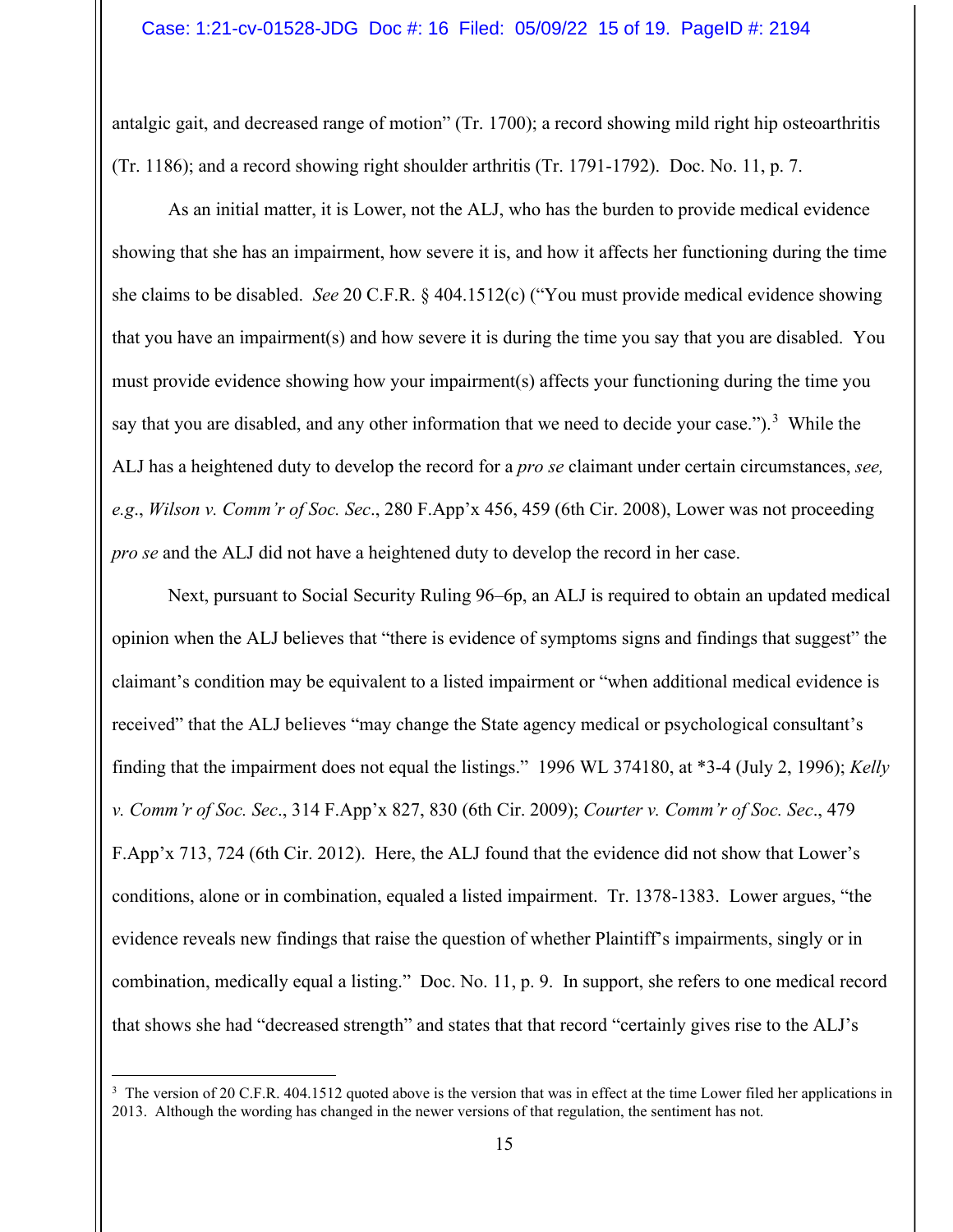## Case: 1:21-cv-01528-JDG Doc #: 16 Filed: 05/09/22 16 of 19. PageID #: 2195

duty to develop the record and obtain a medical opinion regarding whether Plaintiff's impairments medically equaled a listing." Doc. No. 11, p. 10. She does not explain how that finding raises a question regarding whether she equals a listing such that the ALJ was required to obtain an updated medical opinion. She does not even identify what listing she believes her impairments equal. Indeed, at the hearing the ALJ asked Lower's counsel whether Lower's impairments "met or equaled the listings, or is this a Step 5?" and counsel answered, "It's a Step 5, your honor." Tr. 1406. Thus, the Court finds that Lower has not shown that the ALJ was required to obtain an updated medical opinion to determine whether her impairments equaled a listing pursuant to SSR 96-6p. *See Courter*, 479 F.App'x at 724.

 Lower argues that the ALJ's reliance upon the state agency reviewers' opinions was improper because those opinions were issued seven years prior to the ALJ's decision. Doc. No. 11, p. 7; Doc. No. 15, pp. 2-4. But it is not error for the ALJ to rely on state agency reviewers' opinions based on an incomplete record so long as the ALJ considered the later evidence. *See Ealy v. Comm'r of Soc. Sec*., 594 F.3d 504, 513 (6th Cir. 2010) ("Even if [the State agency physician's] RFC was completed without knowledge of these [medical] issues, however, the record reflects that the ALJ considered them."); *Minyard v. Berryhill*, 2019 WL 1099552, at \*5 (N.D. Ohio Mar. 8, 2019) ("[i]t is clear from the ALJ's discussion of the evidence in the decision that it was known that medical evidence existed that postdated the opinion evidence and that the ALJ considered the opinion evidence with that evidence in mind."). Lower cites *Blakely v. Comm'r of Soc. Sec*., 581 F.3d 399, 409 (6th Cir. 2009) and *Miller v. Comm'r of Soc. Sec*., 811 F.3d 825, 834 (6th Cir. 2016), but in those cases the Court reversed because the ALJ relied on state agency reviewers' opinions without considering evidence that post-dated those opinions. *Id*.; *Blakely*, 581 F.3d at 409 ("We require some indication that the ALJ at least considered these [new] facts before giving greater weight to an opinion that is not based on a review of a complete case record.") (cleaned up). Here, the ALJ considered the new evidence in the record. Thus, Lower has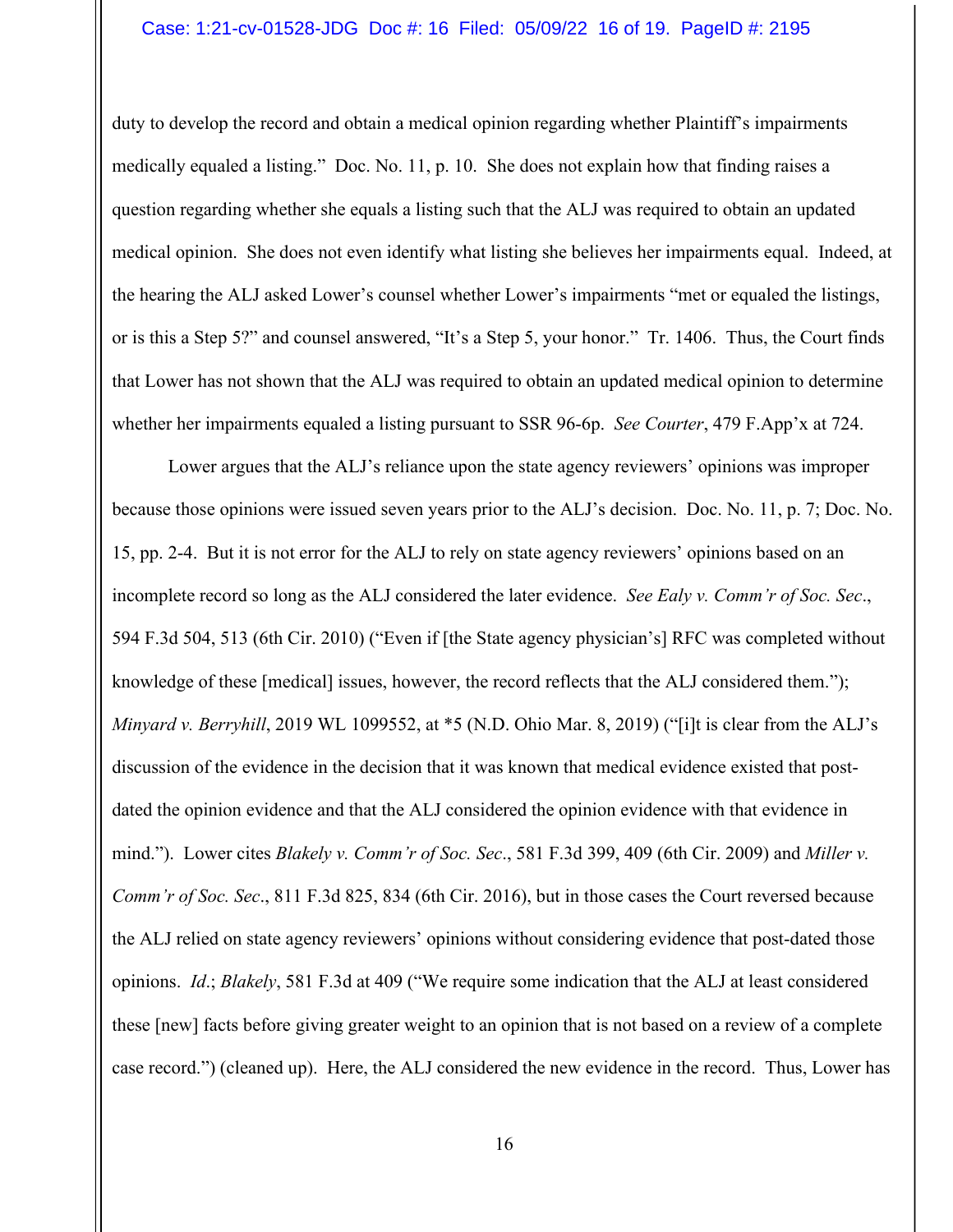not shown that the ALJ's reliance upon the state agency reviewers' opinions was improper.

Lower asserts that there are no medical opinions regarding her physical impairments in the

record after 2014. Doc. No. 11, p. 7. Thus, she states, "there was no medical professional to interpret

the raw medical data of seven years of evidence into functional limitations" and the ALJ erred when she

"interpreted the raw medical data of Plaintiff's MRI findings into her RFC." Doc. No. 11, pp. 7, 9. In

*Rudd v. Comm'r of Soc. Sec*., 531 F.App'x 719, 726-727 (6th Cir. 2012), the Court rejected an argument

that the ALJ "improperly substitute[ed] her own medical judgment for that of medical experts":

The ALJ was not required to obtain a medical expert to interpret the medical evidence related to his physical impairments. In fact, the regulations require the ALJ to evaluate the medical evidence to determine whether a claimant is disabled. *See* 20 C.F.R. §§ 404.1545(a)(3), 416.945(a)(3); *Webb v. Comm'r of Soc. Sec*., 368 F.3d 629, 633 (6th Cir.2004) (stating that "the ALJ is charged with the responsibility of evaluating the medical evidence"); *Coldiron v. Comm'r of Soc. Sec*., 391 Fed.Appx. 435, 439 (6th Cir.2010) ("The Social Security Act instructs that the ALJ not a physician ultimately determines a claimant's RFC.... An ALJ does not improperly assume the role of a medical expert by weighing the medical and non-medical evidence before rendering an RFC finding."). In other words, the ALJ was not required to obtain a medical expert to interpret the medical evidence related to Rudd's impairments.<sup>[]</sup> Furthermore, the ALJ did not interpret raw medical data beyond her ability. The x-rays of Rudd's hands and lumbar spine, which were the only raw medical data, had already been read and interpreted by a radiologist. The ALJ's conclusions regarding Rudd's lumbar spine and hands were consistent with the technician's interpretation of the x-rays. Thus, the ALJ properly evaluated the evidence of Rudd's physical condition without the assistance of a medical expert.

*Id*.; *see also Poe v. Comm'r of Soc. Sec*., 342 F.App'x 149, 157 (6th Cir. 2009); *Giacomelli v. Berryhill*, 2019 WL 2492298, at \*9 (N.D. Ohio June 14, 2019). Here, the ALJ cited MRI findings and the medical provider's interpretations, which assessed normal or mild findings. Tr. 1377, 1378, 1385, 1386. Lower does not identify the MRI findings she believes the ALJ cited in error. Thus, her challenge amounts to an endorsement of a *per se* rule, which is not warranted. *See Rudd, supra*. The Court finds that Lower has not shown that the ALJ erred when she relied upon MRI findings that were interpreted by a medical provider.

In sum, Lower's arguments presented in her brief are long are generalizations and case citations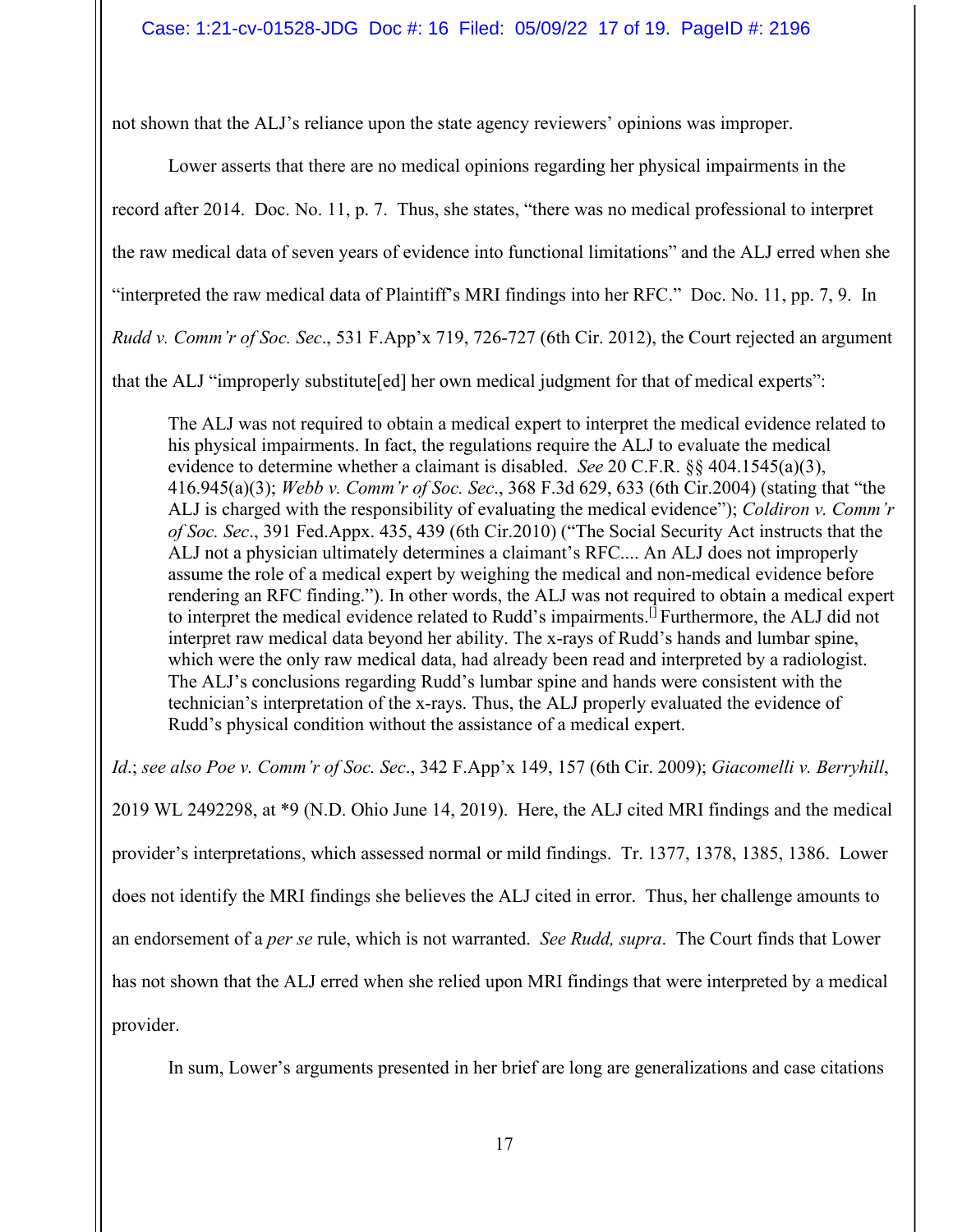#### Case: 1:21-cv-01528-JDG Doc #: 16 Filed: 05/09/22 18 of 19. PageID #: 2197

(which are either unpersuasive or not on point) and short on facts. Beyond complaining that the ALJ did not obtain an updated medical opinion, she does not challenge the ALJ's substantive evaluation of the evidence, which spanned six pages at step three (Tr. 1378-1383) and seven pages discussing her RFC assessment (Tr. 1384-1390). Despite noting that the record is over 2,000 pages long, Lower has only cited four pages of medical evidence. She has not shown that the ALJ erred by not obtaining an updated medical opinion.

#### **B. The ALJ did not err with respect to the mental limitations in the RFC**

Lower argues that the ALJ evaluated her impairments under the paragraph B criteria at step three and found her to have moderate limitations in the ability to concentrate, persist, and maintain pace and adapt and manage herself, but the ALJ's RFC assessment contained one, inconsistent limitation: Lower would have the option to be off task 20 minutes a day spread throughout the course of the day in increments of 3 to 4 minutes. Doc. No. 11, pp. 10-11; Tr. 1384. In support of her argument, she cites *Ealy*, 594 F.3d at 516-517. In *Ealy*, the ALJ relied on opinion evidence assessing functional limitations and failed to include those limitations in the claimant's RFC assessment and hypothetical question to the VE. *Id*. Here, in contrast, the "moderate" findings Lower cites were assessed by the ALJ at step three, which is separate from an RFC assessment. *See, e.g., Pinkard v. Comm'r of Soc. Sec. Admin*., 2014 WL 3389206, at \*10 (N.D. Ohio July 9, 2014) ("[T]he ALJ does not have to include paragraph B finding in his RFC finding. Paragraph B findings under the listings are findings at step three of the sequential evaluation process, and are not RFC findings pertaining to steps four and five of the sequential evaluation process."); SSR 96-8P, 1996 WL 374184 at \*4 (July 2, 1996). Thus, the Court finds that the ALJ did not err when she did not include her paragraph B findings in her RFC assessment.

 Next, Lower contends that the ALJ did not explain "why she did not include any functional limitations resulting from the moderate limitations she found in her Listing analysis." Doc. No. 11, pp.